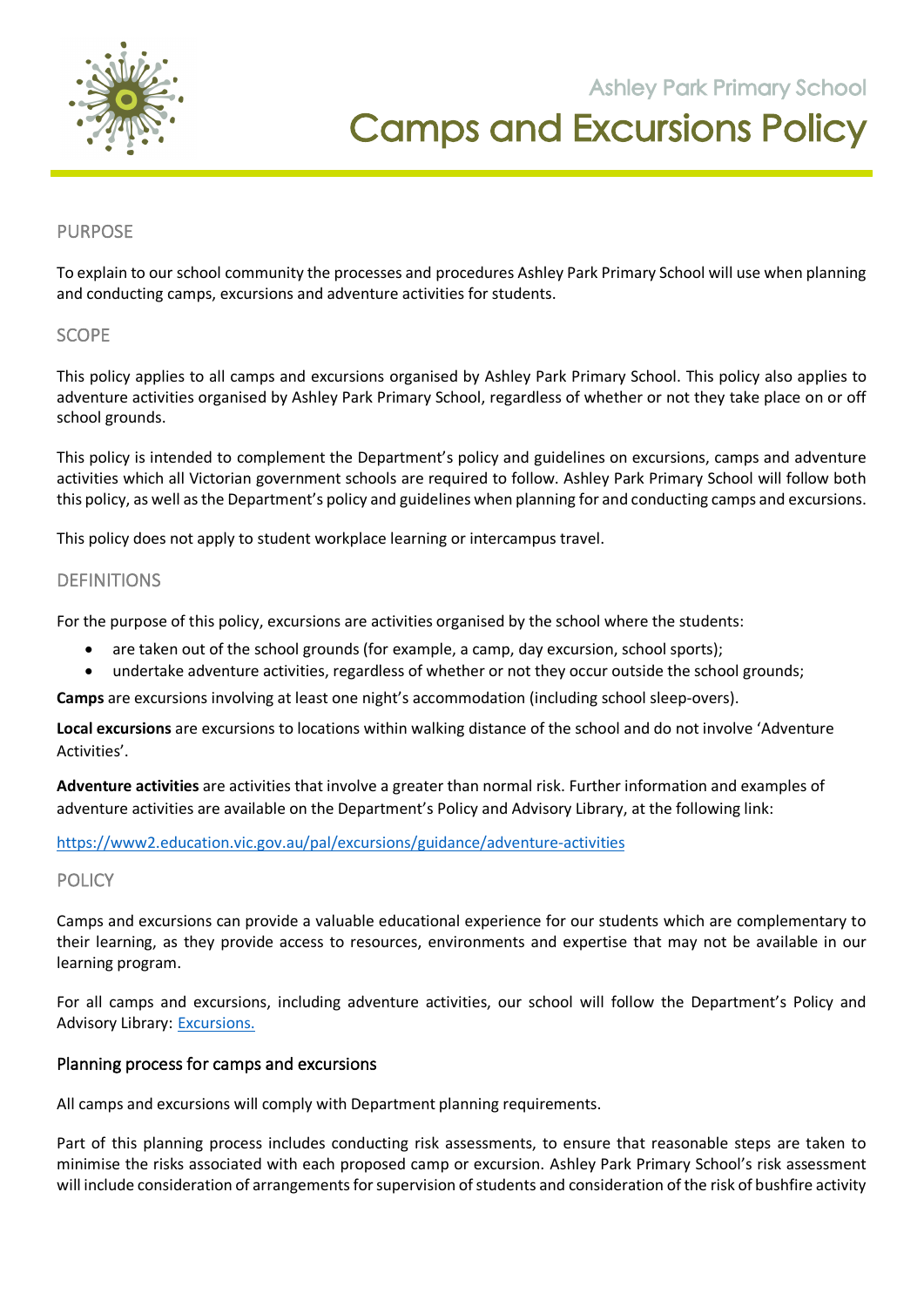in the excursion location. In the event of a Code Red Day being announced, excursions or camp activities in effected locations will be cancelled or rescheduled. Planning will also cover arrangements for cancelling, recalling or altering the camp or excursion for any other reason.

Ashley Park Primary School is committed to ensuring students with additional needs are provided with an inclusive camps and excursions program and will work with families during the planning stage, as needed, to support all students' attendance and participation in camp and excursion activities.

In cases where a camp or excursion involves a particular class or year level group, the Organising Teacher will ensure that there is an alternative educational program available and appropriate supervision for those students not attending the camp or excursion.

# Supervision

Ashley Park Primary School follows the Department's guidelines in relation to supervision of students during excursions and camps.

All excursion staff (including parent volunteers) will be familiar with supervision requirements and the specific procedures for dealing with emergencies on each camp and excursion.

All school staff will be aware that they retain overall responsibility for the supervision and care of students throughout all camps and excursions (including adventure activities), regardless of whether or not external providers are managing the activity.

# Parent volunteers

Parents may be invited to assist with camps and excursions. School staff will notify parents/carers of any costs associated with attending. School staff are in charge of camps and excursions and parent/carer volunteers are expected to follow teachers' instructions. When deciding which parents/carers will attend, the Organising Teacher will take into account: any valuable skills the parents/carers have to offer (e.g. bus licence, first aid etc.) and the special needs of particular students.

### Volunteer and external provider checks

Ashley Park Primary School requires all parent or carer camp or excursion volunteers and all external providers working directly with our students to have a current Working with Children Check card.

# Parent/carer consent

For all camps and excursions, other than local excursions, Ashley Park PrimarySchool will provide parents/carers with a specific consent form outlining the details of the proposed activity. Ashley Park Primary School uses Compass to inform parents about camps and excursions and to seek their consent. Parents/carers are encouraged to contact the school to discuss any questions or concerns that they or their child may have with a proposed camp or excursion.

For local excursions, Ashley Park Primary School will seek consent from parents and carers on an annual basis at the start of each school year through Compass. Upon enrolment into Foundation and when students enrol during the school year Ashley Park Primary School will provide parents and carers with and a consent from for that year. Ashley Park Primary School will also provide advance notice to parents/carers of an upcoming local excursion through Compass. For local excursions that occur on a recurring basis (for example weekly outings to the local oval for sports lessons), Ashley Park Primary School will notify parents once only prior to the commencement of the recurring event.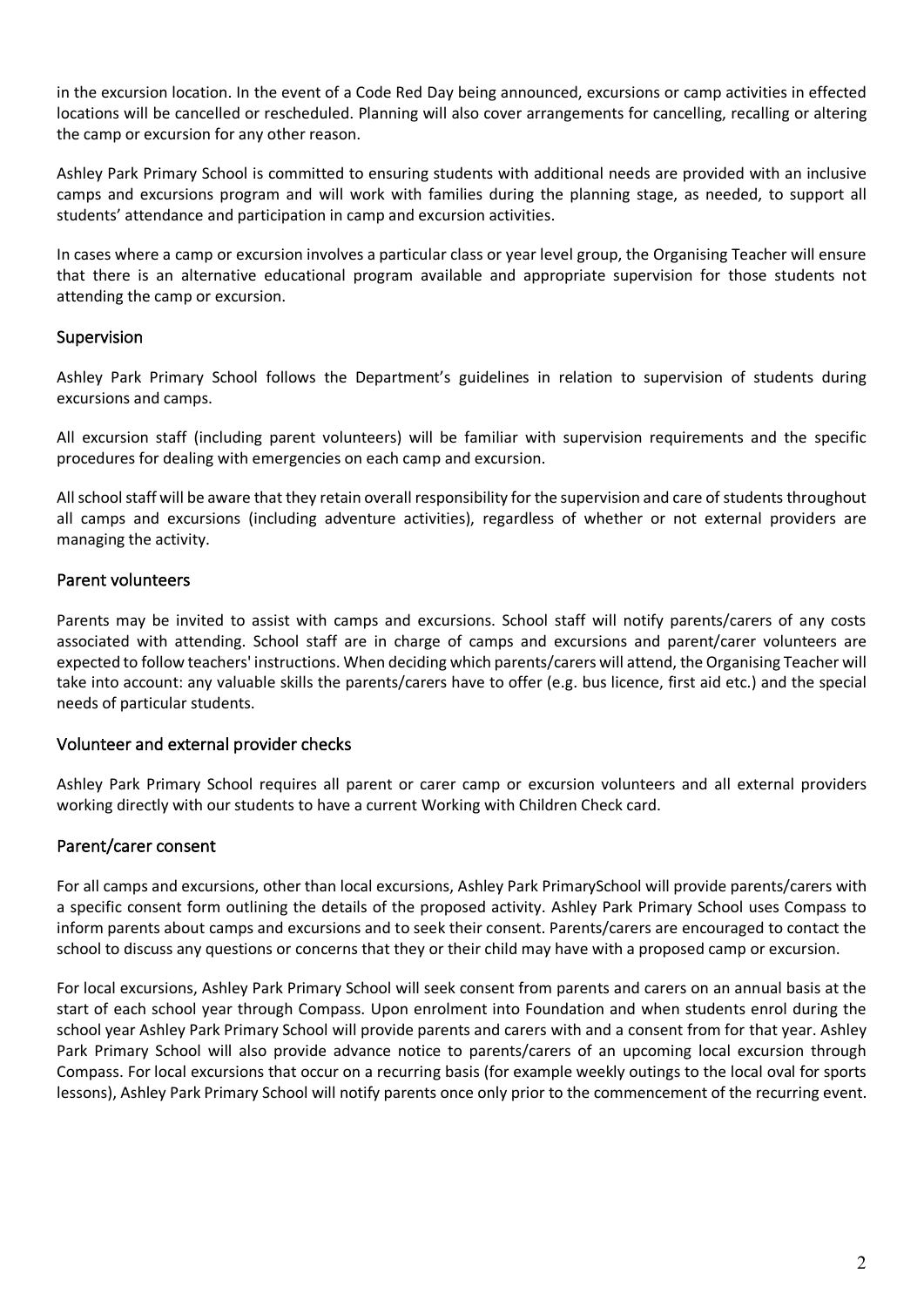# Cost of camps and excursions, refunds and support

The cost of all camps and excursions are to be paid by parents/carers unless alternative arrangements have been agreed to by the Principal prior to the excursion. All families will be given sufficient time to make payments for all activities. All excursions for the upcoming term will be communicated to families at the end of the previous term to assist with payment. A payment plan for camps will be organised and made available to all families early in the year that the camp will occur. Families will be encouraged to take up the payment plan. Consent forms will have clearly stated payment amounts and payment finalisation dates.

Students who have not finalised payment by the required date will not be allowed to attend unless the Principal determines exceptional circumstances apply.

Ashley Park Primary School will make all efforts to ensure that students are not excluded for financial reasons. Families experiencing financial difficulty are invited to discuss alternative payment arrangements with the Business Manager or Principal. The Business Manager or Principal can also discuss family eligibility for the Department's Camps, Sports and Excursions Fund (CSEF), which provides payments for eligible students to attend school activities, including camps and excursions. Applications for the CSEF are open to families holding a valid means-tested concession card or temporary foster parents and are facilitated by the school. Further information about the CSEF and the application form are available at Camps, Sports and Excursions Fund.

If a camp or excursion is cancelled or altered by the school, or a student is no longer able to attend part or all of the camp or excursion, our school will consider requests for partial or full refunds of payments made by parents/carers on a case-by-case basis taking into account the individual circumstances. Generally we will not be able to refund payments made for costs that have already been paid where those funds have already been transferred or committed to a third party and no refund is available to the school. Where possible, we will provide information about refunds to parents/carers at the time of payment.

# Student health

Parents and carers need to ensure the school has up-to-date student health information prior to camps and excursions. A member of staff will be appointed with responsibility for the health needs of the students for each camp/excursion. Teachers will administer any medication provided according to our *Administration of Medication* policy and the student's signed *Medication Authority Form*. To meet the school's obligations relating to safety, a first aid kit and mobile phone will be taken by teachers on all camps and excursions.

It is the responsibility of parents and carers to ensure their child/children are in good health when attending excursions and camps. If a student becomes ill during a camp and is not able to continue at camp it is the parent/carer's responsibility to collect them and cover any associated costs. If the Principal approves a student joining a camp late, transport to the camp is the parent/carer's responsibility.

### Behaviour expectations

Students participating in camps and excursions are required to cooperate and display appropriate behaviour to ensure the camp or excursion is a safe, positive and educational experience for all students involved.

Parents/carers will be notified if their child is in danger of losing the privilege to participate in an excursion or camp due to behaviour that does not meet the standards of behaviour set out in the school's *Student Wellbeing and Engagement Policy, Bullying Prevention Policy* and *Statement of Vision and School Philosophy.* The decision to exclude a student will be made by the Principal, in consultation with the Organising Teacher. Both the parent/carer and the student will be informed of this decision prior to the camp or excursion.

If on a camp or excursion the Teacher in Charge considers an individual student's behaviour does not meet required standards, then the Principal or their nominee may determine that a student should return home during the camp or